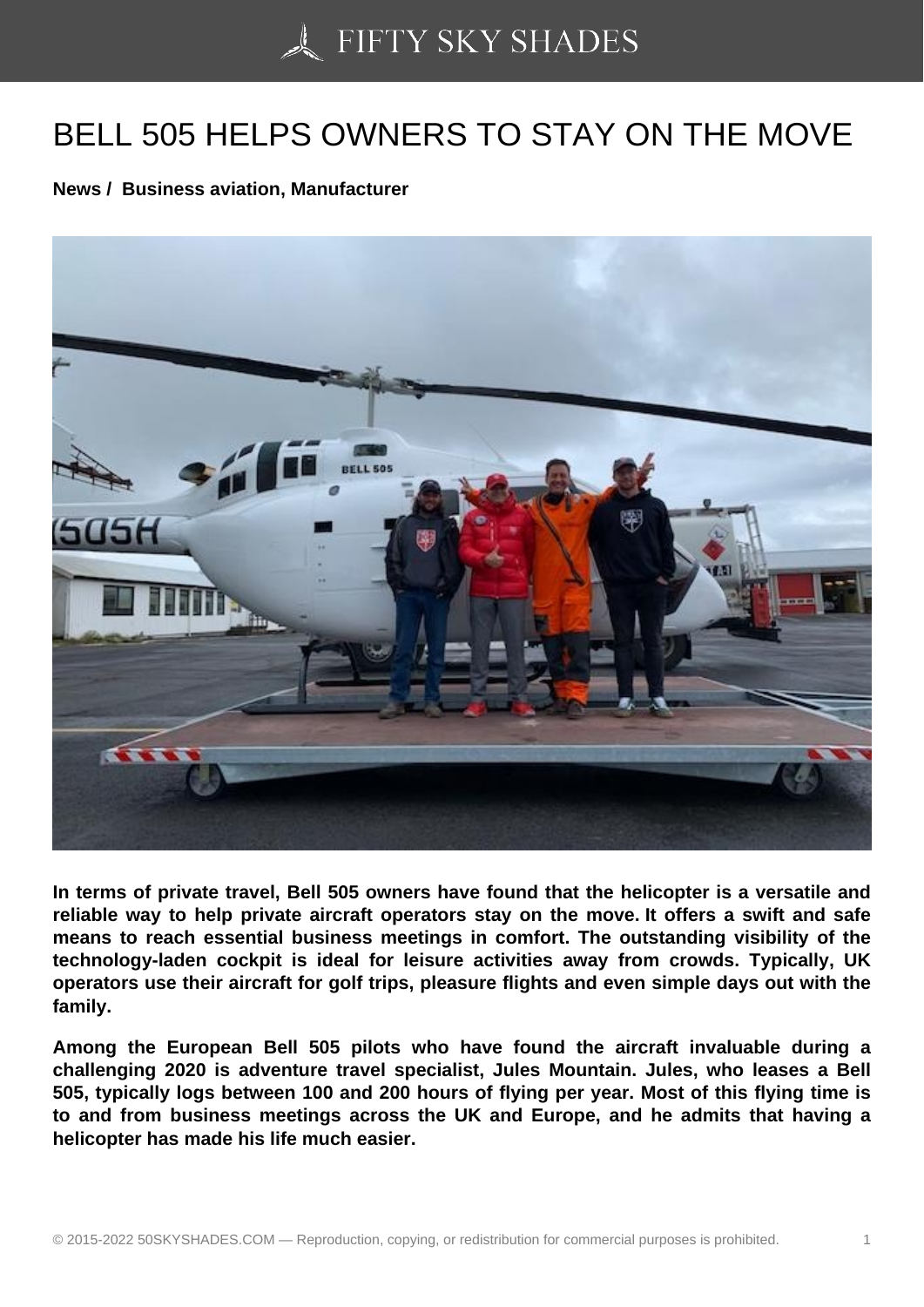

**"It's helped so much in terms of work," he explains. "If I fly myself somewhere, I don't have to get on a plane and risk losing any time due to delays. The Bell 505 shrinks the map, allowing me to get to where I need to be when I need to be there."**

**One of Jules's most recent Bell 505 journeys was somewhat more adventurous than his average commute. The intrepid flier decided to fly a Bell 505 across the Atlantic to get home.**

**With some unique modifications, Jules took off last summer from Bell's facility in Mirabel, Canada and took in Greenland, Iceland, the Faroe Islands and Guernsey before arriving back in the UK after an epic seven days of flying.**

"You've got sea fog to contend with and the weather is so inconsistent when you're that far north and, at times, the temperatures were reaching -14 degrees for two hour stretches – 450 miles is a long way to fly a helicopter over water in one go.

"That said, the Bell 505 performed beautifully throughout and never missed a beat. The power and lift of the thing is immense. And what could be better than seeing the world from 1000 ft for seven days, experiencing things like landing on the polar ice cap and meeting fascinating people."

Jules, a cancer survivor who conquered Mount Everest on his second attempt after being buried in an avalanche on his first climb, is now writing a book about his transatlantic Bell 505 crossing, which will be published soon.

With a standard range up to 306 nautical miles, the Bell 505 unleashes numerous opportunities for adventure.